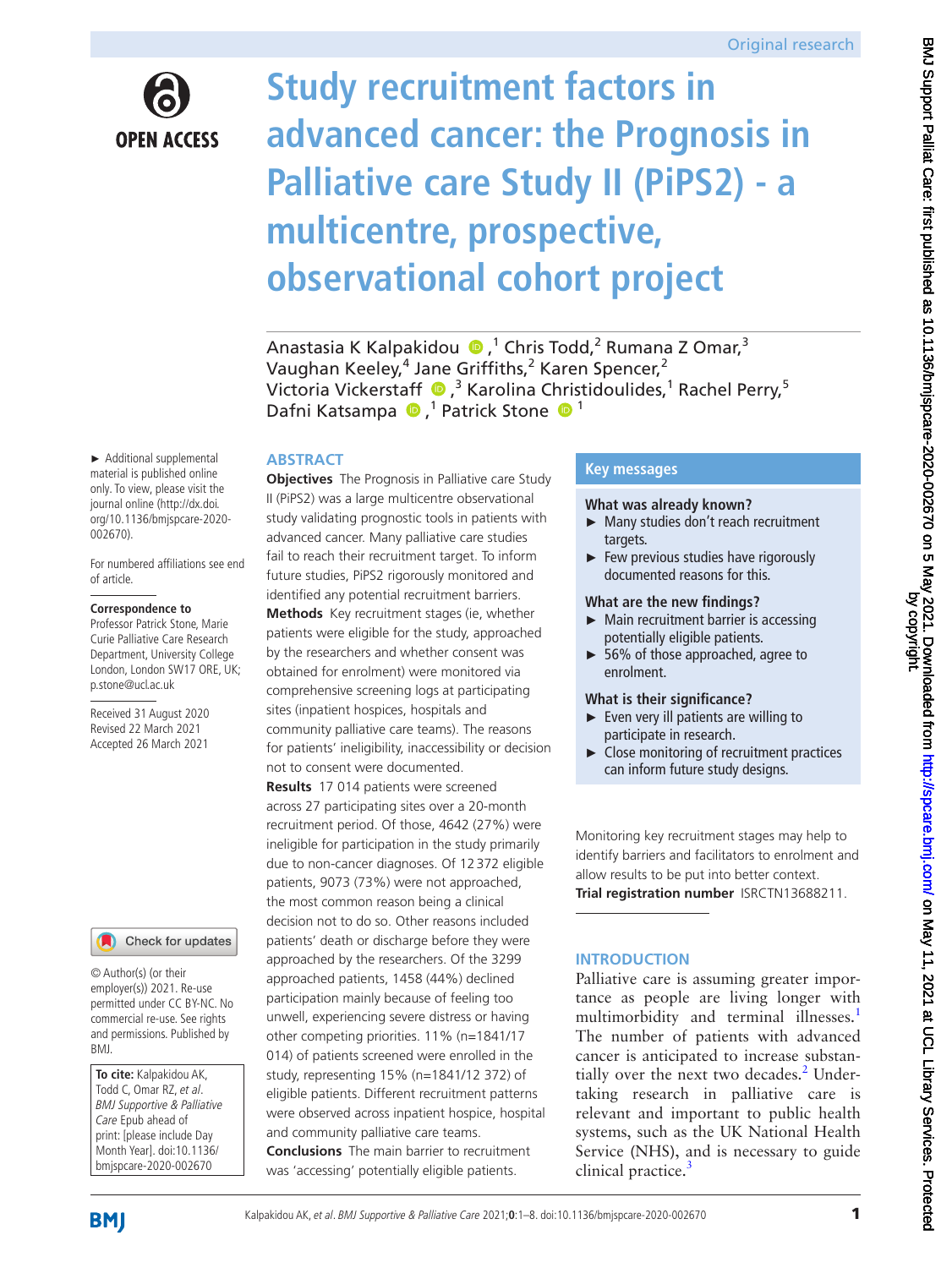Many palliative care studies fail to recruit adequately and on schedule<sup>45</sup> and barriers to recruitment have been well documented. $6-9$  It is often difficult to identify eligible patients due to complex protocol designs, patients' discharge or death before they can be seen by researchers and heavy symptom burden. $6-8$  Scarce research resources and insufficient training of research personnel to approach patients and caregivers<sup>69</sup> have also been described as major barriers to recruitment in palliative care research. Additionally, a key obstacle to recruitment that is widely acknowledged is the phenomenon of 'gatekeeping', which refers to the reluctance of clinicians to allow access to patients for research purposes.<sup>[6–9](#page-6-4)</sup>

Our research group has previously reported on the factors that adversely affected recruitment to the Prognosis in Palliative care Study (PiPS), which was a large, national, multicentre, observational study that developed predictive models of survival for use in patients with advanced cancer.<sup>10 11</sup> Stone and coworkers<sup>10</sup> identified the reasons why patients were or were not recruited at 18 sites, across different settings, including inpatient hospices, hospital and community palliative care teams. The results suggested that 'gatekeeping' may have acted as a barrier to recruitment. 'Gatekeeping' may stem from a well-intentioned desire to safeguard patients from burden, but it may deprive them of the opportunity to engage in autonomous decision-making about their own care.<sup>12 13</sup> 'Gatekeeping' was found to occur least frequently in hospice inpatient settings.

The Prognosis in Palliative care Study II (PiPS2), was a national, multicentre, observational study to validate the PiPS prognostic models of survival, in a large independent cohort of patients with advanced cancer.<sup>14 15</sup> Just as in the original study,<sup>[10](#page-6-5)</sup> we collected data relating to the challenges in identifying eligible patients, accessing and consenting them for participation. The main difference between this study and our previous report is that the PiPS2 patient sample represents a new and larger data set, recruited over a greater number of sites and using stricter data-quality control procedures, allowing for more robust evaluation of recruitment processes.

## **METHODS**

## **Study design**

PiPS2 opened to recruitment at 28 palliative care services across England and Wales. Patients were recruited from inpatient hospices, hospital and community palliative care teams.

#### **Study population and assessments**

Eligible patients were men and women, aged 18 years or over, who had locally advanced or metastatic incurable cancer and were no longer receiving treatment with curative intent. The study involved patients with or without capacity to consent to participate. Patients

with capacity were required to provide a blood specimen for routine haematological and biochemical analysis. For patients without capacity, there was no requirement for blood sampling. As one of the conditions of research ethics committee approval, the research site team needed approval from clinical staff before approaching patients (or caregivers) about possible participation in the study. Data, which included clinical assessments, key symptoms and measures of disease extent, were usually obtained from a review of the medical notes and/or discussion with clinical staff. Data could also be obtained by direct questioning of patients with capacity.

All patients with capacity provided written informed consent. For patients without capacity, a personal consultee (a relative or a carer), who was designated as next of kin, provided assent by signing a declaration form. For patients with no next of kin, a nominated consultee (a member of clinical staff with no connection to the research) signed the declaration form, if they thought it appropriate.

Details about inclusion and exclusion criteria, study assessments and death notification have been published elsewhere.[14](#page-6-7)

#### **Recruitment monitoring**

To identify potential factors affecting recruitment, and to provide targeted support to the sites, if appropriate, recruitment was monitored using comprehensive screening logs [\(online supplemental appendix](https://dx.doi.org/10.1136/bmjspcare-2020-002670)  [1A](https://dx.doi.org/10.1136/bmjspcare-2020-002670)), which were maintained at all participating sites. Logs recorded all patients who were referred to the service, so that they would be considered for inclusion in the study. However, because screening logs were anonymised, patients who were referred to the same service multiple times were allocated multiple screening ID numbers. Therefore, our data relate to 'patient episodes' rather than to 'patients'.

Logs recorded patients' age range, gender, capacity to consent, eligibility, whether they were approached by the research site team and whether consent was obtained for enrolment. Reasons for patients' ineligibility, inaccessibility and refusal to consent, were also documented using a predetermined coding list ([online](https://dx.doi.org/10.1136/bmjspcare-2020-002670)  [supplemental appendix 1B\)](https://dx.doi.org/10.1136/bmjspcare-2020-002670) using the following categories:

- 1. Ineligibility—Non-cancer diagnosis, potentially curable cancer, under 18 years, insufficient English language skills, already in the study, not classified as 'palliative' patient (ie, expected to live more than a year).
- 2. Inaccessibility—Approach was deemed inappropriate by clinical staff ('gatekeeping'), patient died or was discharged before review, patient previously refused study, patient was unavailable, personal or nominated consultee was unavailable, research staff were unavailable, other reasons.
- 3. Refusal to consent—No reason volunteered, patient unwilling to undergo venepuncture, other reasons.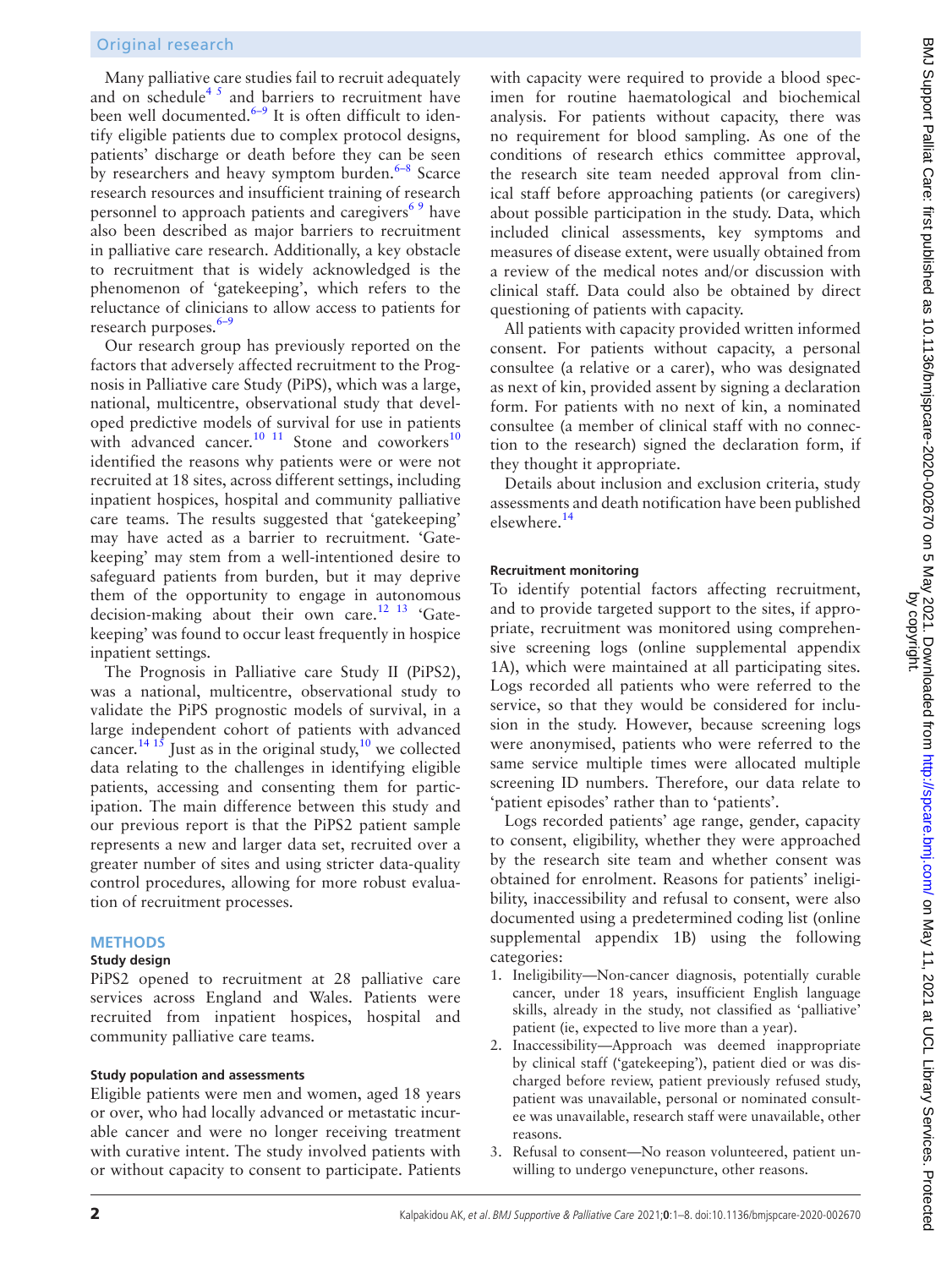Research site teams managed screening data on a day-to-day basis depending on the work schedule of research team members. They submitted screening logs for upload to the University College London (UCL) Data Safe Haven secure system once a week. At three participating sites, recruitment was supported by staff directly employed on the study grant. Research at other participating sites was supported by locally funded staff.

Given the large number of sites and screening data, it was not possible to review screening data in real time. It is possible that different sites coded reasons for ineligibility, inaccessibility or failure to consent, in different ways. Nonetheless, rigorous data quality control took place retrospectively, to identify missing data, discrepancies and duplicates.

To ensure high levels of consistency in return rates across sites, UCL central research team sent regular emails to sites to remind them to submit data. In case of delayed submissions, sites were contacted via email and/or telephone. Following data collection, grantfunded staff were re-deployed to carry out extensive data quality control on enrolled patient data; 100% of electronic case report forms (CRFs) were validated by comparing them against the paper CRFs.

## **Statistical methods**

Descriptive statistics (proportions and percentages) were used to summarise data and were calculated using SPSS V.26. Statistical tests were not used for comparisons between groups because this was a descriptive rather than a hypothesis-testing study.

# **RESULTS**

## **Patient recruitment**

Twenty-eight sites opened to recruitment consisting of 17 inpatient units, 17 community teams and 6 hospital support services. Some sites offered more than one type of service. One site was unable to comply with study procedures and was therefore withdrawn. Between August 2016 and April 2018, 17 014 patients were screened for eligibility across the 27 remaining sites (inpatient hospice, n=8074; hospital, n=3225; community,  $n=5715$ ). Of these patients,  $1841/17014$ (11%) were enrolled in the study (inpatient hospice,  $n=1246$ ; hospital,  $n=124$ ; community,  $n=471$ ).

Of the 17014 patients, who were screened for eligibility, 12372 (73%) individuals were eligible for inclusion (inpatient hospice, n=6520; hospitals, n=1592; community, n=4260). Of the 12372 eligible patients, 3299 (27%) were accessed by the research site team and were informed about the study (inpatient hospice,  $n=2089$ ; hospital,  $n=192$ ; community,  $n=1018$ ). Of these patients, 1841/3299 (56%) were subsequently enrolled in the study. Eight patients were withdrawn from the study, resulting in a final sample size of 1833. Patients' flow through the recruitment process is shown in [figure](#page-3-0) 1.

## **Eligible versus ineligible patients**

The proportion of eligible patients was 81% (n=6520/8074) among hospice inpatients, 49% (n=1592/3225) in hospital palliative care services and 75% ( $n=4260/5715$ ) in community settings.

The majority of eligible patients were between 55 and 84 years of age (75%, n=9226/12 372), 13%  $(n=1556/12 372)$  were below 55 years of age and 13%  $(n=1590/12 372)$  were above 84 years of age. Approximately 48% (n=5892/12 372) of eligible patients were women.

The most common reason for ineligibility was that the patient had a non-cancer diagnosis (n=3528/4644, 76%). This was more common in hospital patients (n*=*1489/1634, 91%) compared with patients in inpatient hospices (n*=*1027/1554, 66%) and community settings (n*=*1012/1256, 70%). Reasons why patients were regarded as being ineligible for the study are presented in [table](#page-3-1) 1.

## **Accessible versus inaccessible patients**

The research site team was able to approach and inform 27% (n=3299/12 372) of eligible patients about the study. The proportion of eligible patients who were accessible to the research site team differed across recruitment settings (32% (n=2089/6520) in inpatient hospice,  $12\%$  (n=192/1592) in hospital and 24%  $(n=1018/4260)$  in community); most patients were approached in inpatient hospice and least in hospital.

The proportion of accessible patients, who fell within the age range of  $55-84$  years, was  $77\%$  (n=2544/3299) (55–64 years of age: 18%, n=584/3299; 65–74 years of age: 31%, n=1015/3299; 75–84 years of age: 29%, n=945/3299). The proportion of accessible patients aged above 85 years and of those aged below 55 years was 12% (n=408/3299) and 11% (n=347/3299), respectively. These figures are broadly similar to the age distribution of eligible patients. A slightly higher proportion of accessible patients compared with inaccessible patients were women (49% (n=1623/3298) vs 47% (n=4269/9072)).

Εligible patients were not approached or informed about the study mainly due to clinical reasons. This was most common in inpatient hospices and least common in community patients (inpatient hospice 39% (n=1743/4434), hospital 34% (n=470/1400), community 22% (n=701/3248)). The second most common reason was that the patient died before they or their caregivers were informed about the study. Early death was more common in community (27%, n=869/3248) and inpatient hospice patients (26%,  $n=1174/4434$ ) compared with hospital patients (13%,  $n=181/1400$ ).

A number of eligible patients were not accessed due to their discharge before being approached (17%, n=1532/9082) or unavailability of a researcher to provide information about the study within the specified time frame  $(14\%, n=1242/9082)$ . A number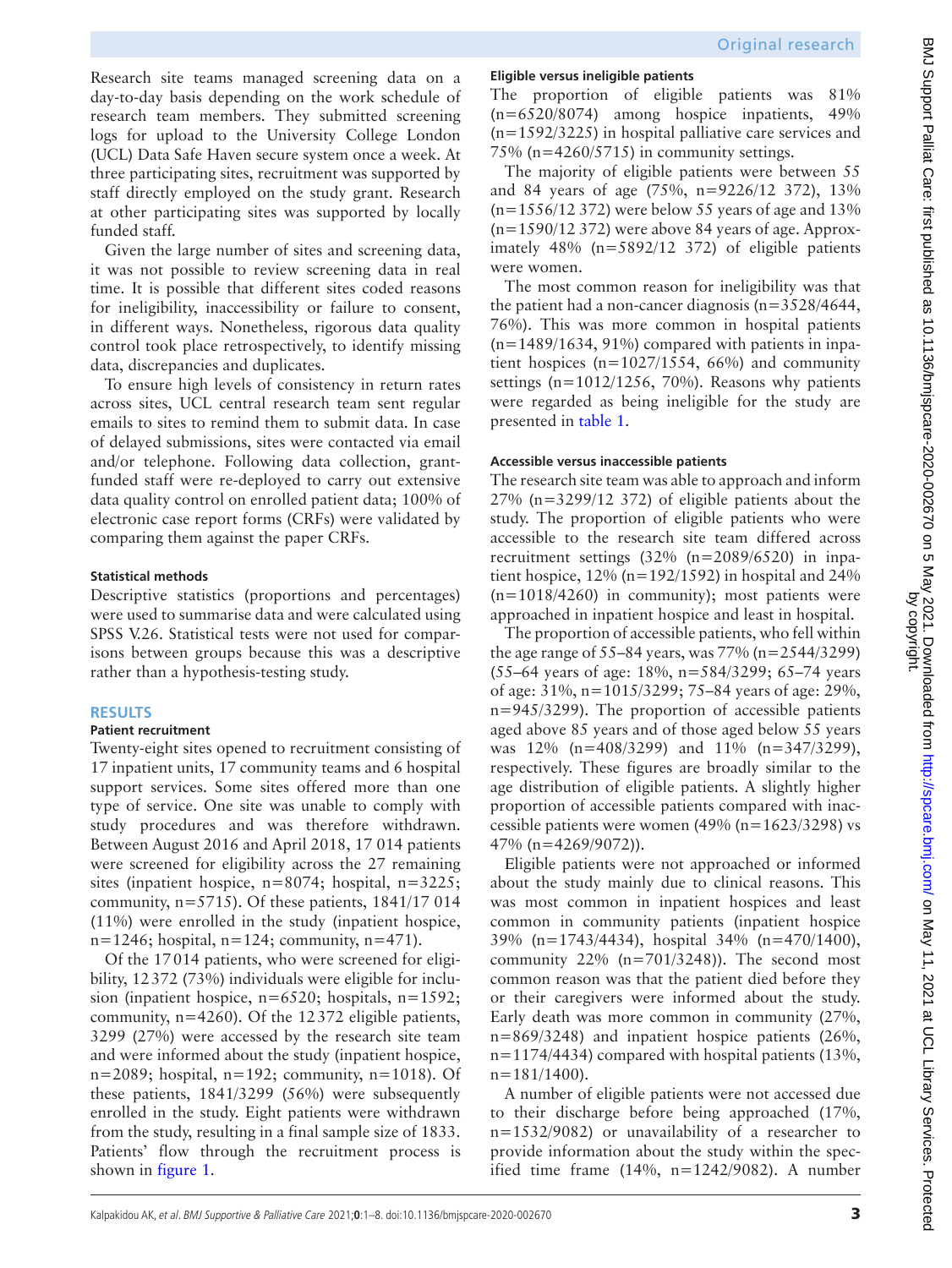

**Figure 1** Flow chart displaying the recruitment to the Prognosis in Palliative care Study II (PiPS2).

of other unspecified reasons were reported (8%, n=726/9082). Based on research nurses' notes, the most common other reasons included that the patient was imminently dying, feeling too unwell, extremely tired, emotionally distressed, unaware of their diagnosis or unwilling to discuss their illness because they were struggling to come to terms with it. Reasons why eligible patients could not be accessed by the research site team are presented in [table](#page-4-0) 2.

## **Enrolled versus unenrolled**

Approximately 56% (n=1841/3299) of patients who were approached by the research site team and informed about the study, consented to

<span id="page-3-0"></span>participate. This represents 15% of all eligible patients (n=1841/12 372). Fewer community patients consented (46%,  $n=471/1018$ ) than inpatient hospice (60%, n=1246/2089) and hospital patients (65%,  $n=124/192$ ).

Approximately 78% (n=1438/1841) of the enrolled patients were aged 55–84 years (55–64 years of age: 19%, n=349/1841; 65–74 years of age: 32%, n=583/1841; 75–84 years of age: 28%, n=506/1841), 11% (n=206/1841) were over 84 years of age and  $11\%$  (n=197/1841) were below 55 years of age. This was similar with the distribution of age groups among unenrolled patients; 55–84 years of

<span id="page-3-1"></span>

| Table 1<br>Reasons for ineligibility across palliative care settings |                          |                      |                    |                         |  |  |  |  |  |  |  |  |
|----------------------------------------------------------------------|--------------------------|----------------------|--------------------|-------------------------|--|--|--|--|--|--|--|--|
| <b>Reason for ineligibility</b>                                      | Inpatient hospice, n (%) | Hospital, $n$ $(\%)$ | Community, $n$ (%) | Total, $n$ $(\%)$       |  |  |  |  |  |  |  |  |
| Non-cancer diagnosis                                                 | 1027 (66)                | 1489 (91)            | 1012(70)           | 3528 (76)               |  |  |  |  |  |  |  |  |
| Already in the study                                                 | 306 (20)                 | 15 (< 1)             | 107(7)             | 428 (9)                 |  |  |  |  |  |  |  |  |
| Not classified as 'palliative'*                                      | 108(7)                   | 59(4)                | 174(12)            | 341(7)                  |  |  |  |  |  |  |  |  |
| Insufficient English language                                        | 86(5)                    | 24(1)                | 138(9)             | 248(5)                  |  |  |  |  |  |  |  |  |
| Curative cancer                                                      | 27(2)                    | 41(3)                | 25(2)              | 93(2)                   |  |  |  |  |  |  |  |  |
| Under 18 years old                                                   | 0(0)                     | 6(<1)                | 0(0)               | 6(<1)                   |  |  |  |  |  |  |  |  |
| Total                                                                | 1554 (100)               | 1634 (100)           | 1456 (100)         | 4644 (100) <sup>+</sup> |  |  |  |  |  |  |  |  |

\*Expected to live more than 1 year.

†Total number of ineligible patients, n=4642. For two patients there were more than one reasons for not being eligible for the study.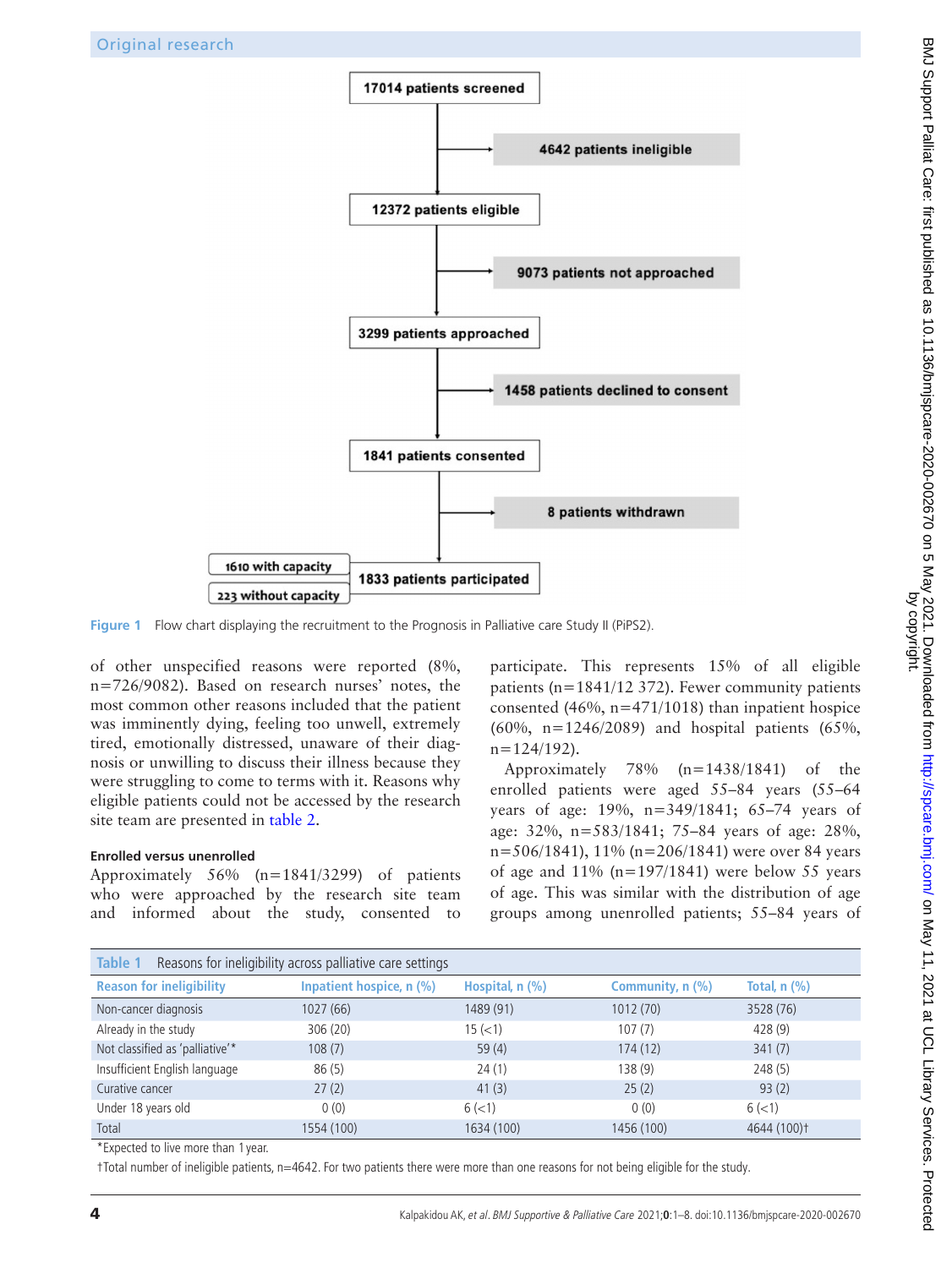<span id="page-4-0"></span>

| Reasons for inaccessibility across palliative care settings<br>Table 2                                       |                          |                      |                  |                                       |  |  |  |  |  |  |  |  |
|--------------------------------------------------------------------------------------------------------------|--------------------------|----------------------|------------------|---------------------------------------|--|--|--|--|--|--|--|--|
| <b>Reason for inaccessibility</b>                                                                            | Inpatient hospice, n (%) | Hospital, $n$ $(\%)$ | Community, n (%) | Total, $n$ $\left(\frac{9}{6}\right)$ |  |  |  |  |  |  |  |  |
| Clinical reason                                                                                              | 1743 (39)                | 470 (34)             | 701 (22)         | 2914 (32)                             |  |  |  |  |  |  |  |  |
| Died before review                                                                                           | 1174 (26)                | 181 (13)             | 869 (27)         | 2224 (24)                             |  |  |  |  |  |  |  |  |
| Discharged before review                                                                                     | 156(4)                   | 402 (29)             | 974 (30)         | 1532 (17)                             |  |  |  |  |  |  |  |  |
| Research staff unavailable                                                                                   | 958 (22)                 | 118(8)               | 166(5)           | 1242 (14)                             |  |  |  |  |  |  |  |  |
| Other                                                                                                        | 163(4)                   | 176(13)              | 387 (12)         | 726(8)                                |  |  |  |  |  |  |  |  |
| Previously refused study                                                                                     | 103(2)                   | 18(1)                | 61(2)            | 182(2)                                |  |  |  |  |  |  |  |  |
| Patient unavailable                                                                                          | 60(1)                    | 4(<1)                | 74(2)            | 138(2)                                |  |  |  |  |  |  |  |  |
| Consultee unavailable                                                                                        | 77(2)                    | 31(2)                | $16 \, (< 1)$    | 124(1)                                |  |  |  |  |  |  |  |  |
| Total                                                                                                        | 4434 (100)               | 1400 (100)           | 3248 (100)       | 9082 (100)*                           |  |  |  |  |  |  |  |  |
| *Total number of inaccessible patients, n=9073. Fight patients were not approached for more than one reason. |                          |                      |                  |                                       |  |  |  |  |  |  |  |  |

\*Total number of inaccessible patients, n=9073. Eight patients were not approached for more than one reason.

age: 76%, n=1106/1458 (55–64 years of age: 16%, n=235/1458; 65–74 years of age: 30%, n=432/1458; 75–84 years of age: 30%, n=439/1458); above 84 years of age: 14%, n=202/1458; below 55 years of age: 10%, n=150/1458. Gender distribution was comparable between enrolled and unenrolled patients (49% (n=894/1840) vs 50% (n=729/1458) were women, respectively).

Patients (and personal or nominated consultees) had no obligation to provide any reason for refusing consent and 477 patients did not volunteer a specific reason. A few (n=83) patients reported that they did not want to undergo venepuncture and 898 did not consent due other reasons. Based on researchers' notes, these mainly included patients with extreme fatigue, distress or who were feeling too unwell. Of the 1841 enrolled patients, 8 were withdrawn either because they changed their mind regarding participation in the study  $(n=5)$  or due to other reasons  $(n=3)$ .

## **DISCUSSION**

To identify factors that may adversely affect recruitment, this study monitored three key stages of the recruitment process including the identification of eligible patients, the ability to access patients to discuss the study in detail and the proportion of participants who provided consent. This study found that 27% of all patients referred to the participating sites (n=4642/17 014) were ineligible for the PiPS2 study, 73% of the eligible patients were inaccessible to the research site team ( $n=9082/12$  372) and that 44% of the patients or caregivers, who were approached and informed about the study declined to consent (n=1458/3299).

Overly restrictive eligibility criteria have previously been described as a major obstacle to recruitment to cancer and palliative care clinical studies.<sup>[7 16 17](#page-6-8)</sup> In the PiPS2 study, however, more than two-thirds of screened patients were deemed to be eligible to participate. This reflects the fact that PiPS2 was designed to be a pragmatic study for which most patients who had cancer palliative care should have been suitable for enrolment. This contrasts with the PiPS develop-ment study<sup>[10](#page-6-5)</sup> in which 43% (5394/12 412) of referrals

were deemed to be ineligible, with the most common reason (60%, 3259/5394) being on-going use of disease-directed therapies. In the light of this finding, and the fact that palliative care patients are increasingly receiving 'active' treatment even towards the end of life, the eligibility criteria for PiPS2 were relaxed to enable patients who were receiving palliative cancer therapies to participate.

Indeed, PiPS2 contained relatively few exclusion criteria and no restrictions in terms of type of metastatic cancer, patients' capacity or the existence of comorbid-ities.<sup>[7 16–18](#page-6-8)</sup> The main reason for patients' ineligibility was a non-cancer diagnosis (21%, n=3528/17 014). Although there is a growing recognition of the need to offer palliative care to patients without cancer,  $1920$ the majority of referrals to palliative care services still have cancer. $^{21}$  Interestingly, we found that non-cancer diagnoses were more common among hospital rather than among hospice and community palliative care referrals, suggesting that hospital teams are providing more accessible services.

We found that eligible patients were inaccessible to the research site teams primarily due to 'clinical reasons' (24%, n=2914/12 372). This category covered any reason why clinicians deemed patients' approach as inappropriate and reflected the role of clinicians as gatekeepers to study participation. Other reasons for patients' inaccessibility included unavailability of researchers (10%,  $n=1242/12$  372). Some of the eligible patients, who were not approached, such as those who died too quickly (18%, n=2224/12 372) or were discharged (12%, n=1532/12 372) before the research site team had the opportunity to approach them, could probably never have been enrolled in the study.

In both the original PiPS development study and in PiPS2, access to eligible patients was regulated by clinicians. Clinicians may prevent end-of-life patients from participating in research because of fear of burdening them or because of clinicians' limited research expertise or the lack of a research-friendly culture, and doubts about the value or quality of the research.<sup>12</sup> Although, we did not explicitly investigate the underlying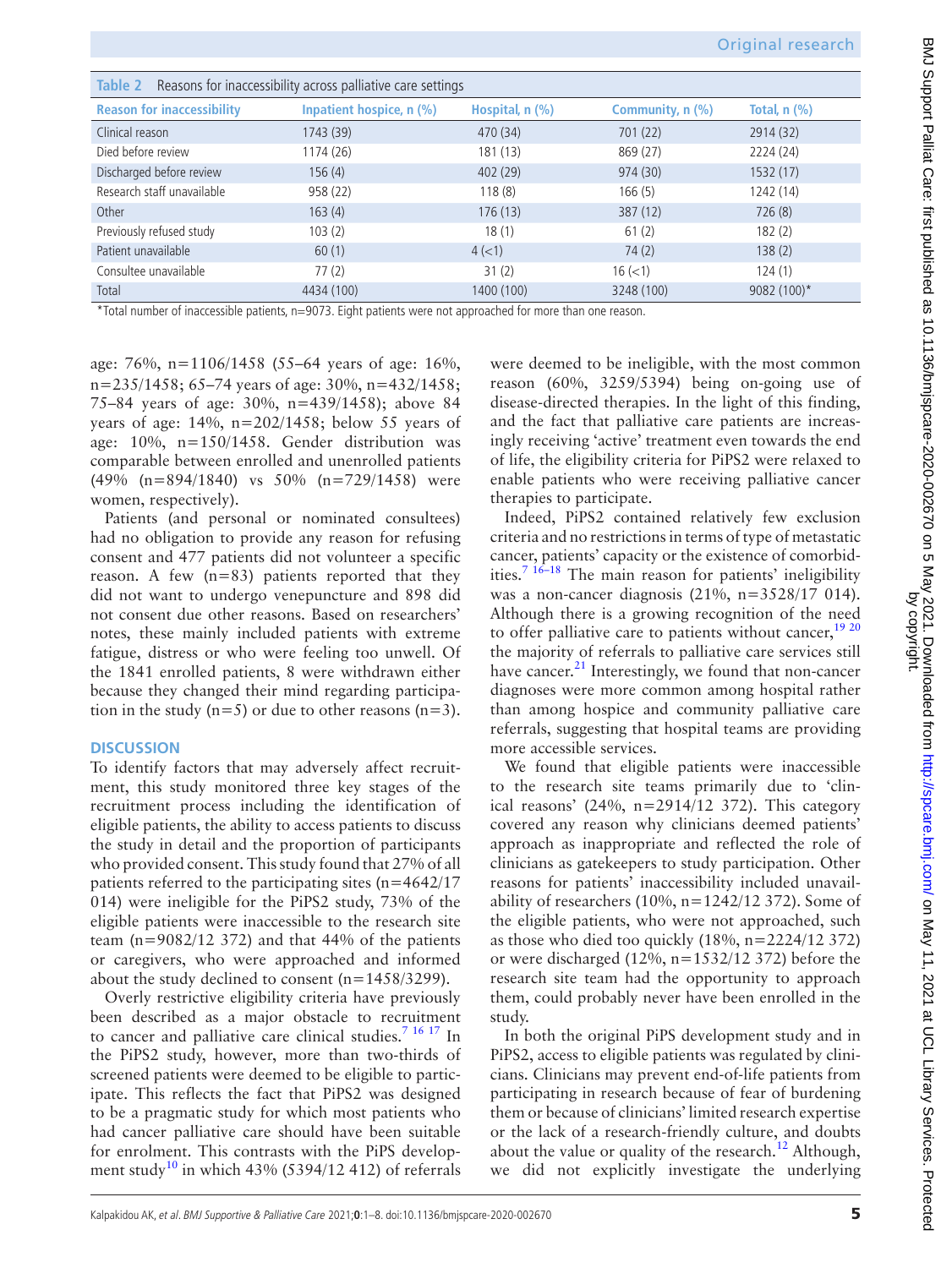reasons why clinicians deemed it inappropriate to approach some patients about this study, researchers' notes suggested that eligible patients were sometimes not approached because clinical staff judged that they were imminently dying, were feeling too unwell or tired, were emotionally distressed or were unaware of their diagnosis. These may all be considered good reasons for 'protecting' patients from involvement in research. But it is relevant that imminent death or being too unwell were not exclusion criteria for the study, and such patients may have been eligible, and they (or their caregivers) may have been agreeable to their involvement in the study if only they had been approached and informed about it.

Many palliative care patients value their own autonomy and want to be able to make their own decisions about participation in research.<sup>12 13</sup> Even in non-interventional studies (where there is seldom any direct benefit to participants) patients value the opportunity to be altruistic and to contribute to the community.<sup>22 23</sup> Better education and training of clinicians in research methodology $^{24}$  $^{24}$  $^{24}$  and use of structured frailty assessments $12$  have been proposed as ways to eliminate paternalistic clinician behaviours for patients' protection.

The unavailability of research staff was another factor that affected the number of patients who were approached in PiPS2. Research staff are generally only available during office hours, and many staff only work part-time. However, most care occurs outside of office hours and at weekends. In the PiPS2 study, it was quite possible for patients to be admitted on a Friday afternoon and to have died or been discharged from the service before any research staff were back on duty. Similarly, when research staff were on annual leave or ill, it was not possible for patients to be recruited to the study. Hospices were affected more severely by staff unavailability compared with hospitals and community teams in the PiPS2 study possibly due to more limited resources, such as only having part-time research staff or limited cover for staff absences.

Most studies only report patients who are given participant information sheets as being potentially available for the study. In the PiPS2 study, we rigorously collected data on all referrals to the participating units throughout the duration of the research project (even when research staff were absent). This provided a greater appreciation of the potential pool of participants available for the study. However, in reality, limited resources meant that only a proportion of the total referrals could ever be considered for enrolment. Other studies have also highlighted the importance of access to sufficient and dedicated research personnel, while acknowledging that this would require greater investment.<sup>69</sup> Consistent with existing literature, this study also identified that patients' precipitous death or discharge were barriers to approaching them about participation in clinical research.<sup>6 10 17 25</sup>

Approximately half of the patients (or their caregivers), who were informed about the study agreed to participate, this is in line with findings from other recent studies.<sup>26 27</sup> Prior to conducting the study, we had been concerned that patients might refuse consent because of the need for a blood test. In fact, very few patients regarded this as a reason to decline to participate. Invasive procedures have previously been described as a barrier to recruitment in palliative care studies whereas simple non-invasive and non-drug studies have been acknowledged as being more attractive.<sup>23 28</sup> Studies investigating strategies to improve accrual in palliative care studies have also emphasised the importance of using trained recruitment personnel, simplified consent processes, explanation of the meaningfulness of the research and expressing gratitude for patients' time.<sup>629</sup>

There were considerable differences in eligibility, accessibility and recruitment rates in different settings. We found that it was easiest to identify and approach eligible patients in hospices and hospital palliative care services, and that more hospice patients gave consent. In keeping with previous research, we found that recruitment of patients with advanced cancer in the community setting is extremely challenging. $30$ Higher rates of eligibility and accessibility to inpatient hospice patients may partly be explained by the fact that patients near the end of life, no longer undergoing curative treatment, are more likely to be found in hospices. $3132$  On the other hand, a greater proportion of hospital patients may be willing to participate in research possibly because they are less ill than those in the hospice and are often supported by better research infrastructure. $33$  These findings may help guide other researchers about optimising recruitment strategies for their own studies.

## **Strengths and limitations**

Most previous studies have only described the number of patients who are approached about the study and the proportion providing consent. Although this provides some understanding about the representativeness of the sample, it neglects to consider the majority of patients in most studies who are either ineligible or are never given the opportunity to consider participation. Our data set allows greater insight into the potential barriers and facilitators to research participation. However, given the large number of sites and potential participants that the PiPS2 study involved, it was not possible to systematically check the accuracy of the screening data and it is possible that different sites coded the reasons for ineligibility, inaccessibility or failure to consent, in different ways. Our data quality control procedures were time consuming and for this reason future studies that wished to rigorously collect such data would need to consider the resource implications on study funding. Our study also lacked a qualitative evaluation of 'gatekeeping', which would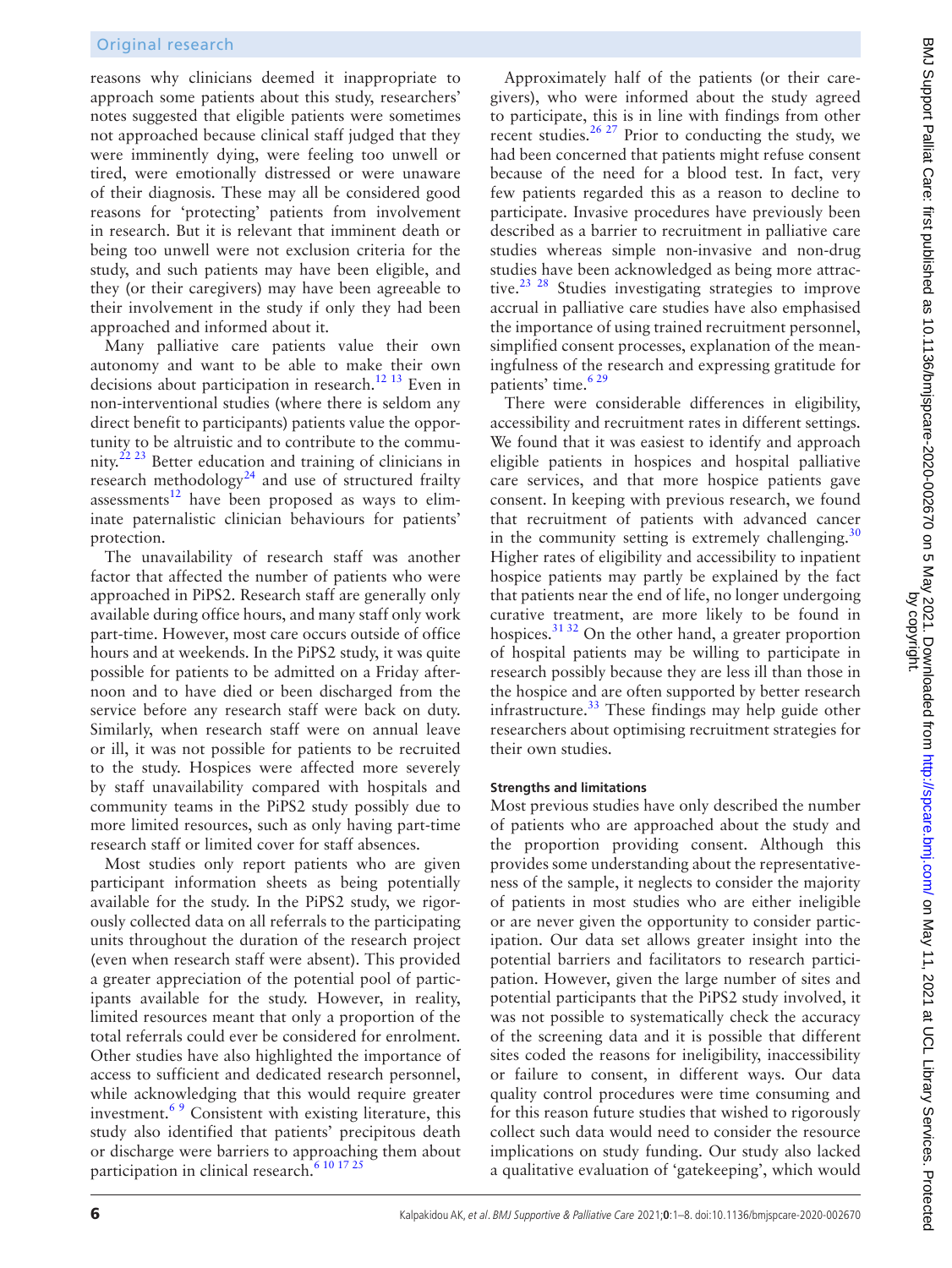have provided a richer understanding of the phenomenon of interest.

## **CONCLUSION**

Many factors can affect recruitment to palliative care studies. In the PiPS2 study the key barrier was difficulty accessing potential research participants rather than refusal to consent. Although time-consuming and requiring extra resources to achieve, researchers should consider monitoring the key stages of recruitment (identifying eligible patients, approaching them about the study and obtaining consent) in order to identify barriers and facilitators to recruitment in their own studies and to allow research results to be put into better context.

### **Author affiliations**

<sup>1</sup>Marie Curie Palliative Care Research Department, University College London, London, UK

<sup>2</sup> Faculty of Biology, Medicine and Health, The University of Manchester School of Health Sciences, Manchester, UK

<sup>3</sup>Department of Statistical Science, University College London, London, UK 4 Palliative Medicine Department, University Hospitals of Derby and Burton NHS Foundation Trust, Derby, UK

5 Marie Curie Hospice Solihull, Solihull, UK

**Acknowledgements** We would like to thank the UCL PRIMENT Clinical Trials Unit and the University College Hospital London (UCLH) NIHR Biomedical Research Centre (BRC) for their support, and Dr Jane Harrington for her help with administrative tasks and data monitoring. We also would like to thank Peter Buckle and Dori-Anne Finlay for acting as Patient and Public Representatives for the study. We would finally like to thank all the patients who participated in this study and our collaborators across participating sites.

**Contributors** AKK was responsible for drafting the manuscript, coordinating data collection and the overall running of the research across participating sites. AKK also contributed to the generation of descriptive statistics. CT, VK, JG and RZO contributed to the conception and design of the study. RZO and VV were responsible for statistical consulting. KC, RP and DK were responsible for data monitoring procedures. KS was responsible for data collection and data monitoring procedures. PS led the conception and design of the study, applied for funding and drafted the study protocol. All authors read, critically revised and approved the final manuscript.

**Funding** This work was supported by the National Institute of Health Research (NIHR) Health Technology Assessment (HTA) Programme (Ref: 13/20/01); Professor Stone is supported by Marie Curie core funding (grant reference: MCCC-FCO-16-U).

**Competing interests** None declared.

**Patient consent for publication** Not required.

**Ethics approval** The study received ethical approval from the Yorkshire & the Humber - Leeds East Research Ethics Committee on 12 April 2016 (Ref: 16/YH/0132).

**Provenance and peer review** Not commissioned; externally peer reviewed.

**Data availability statement** Data are available upon reasonable request. The study included de-identified participant data, which are available upon reasonable request from Professor Paddy Stone, who is the corresponding author.

**Open access** This is an open access article distributed in accordance with the Creative Commons Attribution Non Commercial (CC BY-NC 4.0) license, which permits others

to distribute, remix, adapt, build upon this work noncommercially, and license their derivative works on different terms, provided the original work is properly cited, appropriate credit is given, any changes made indicated, and the use is noncommercial. See: [http://creativecommons.org/licenses/by-nc/4.](http://creativecommons.org/licenses/by-nc/4.0/)  $\Omega$ 

## **ORCID iDs**

Anastasia K Kalpakidou <http://orcid.org/0000-0001-9453-9717> Victoria Vickerstaff <http://orcid.org/0000-0002-3119-670X> Dafni Katsampa <http://orcid.org/0000-0002-7254-1653> Patrick Stone<http://orcid.org/0000-0002-5765-9047>

## **REFERENCES**

- <span id="page-6-0"></span>1 Dahlin C. Clinical Practice Guidelines for Quality Palliative Care. In: *The National consensus project for quality palliative care*. 3 edn, 2013.
- <span id="page-6-1"></span>2 Stewart BW, Wild CP. *World cancer report 2014*. WHO, 2014:  $1 - 2$
- <span id="page-6-2"></span>3 Aoun SM, Kristjanson LJ. Challenging the framework for evidence in palliative care research. *[Palliat Med](http://dx.doi.org/10.1191/0269216305pm1057oa)* 2005;19:461–5.
- <span id="page-6-3"></span>4 Grande GE, Todd CJ. Why are trials in palliative care so difficult? *[Palliat Med](http://dx.doi.org/10.1191/026921600677940614)* 2000;14:69–74.
- 5 Buss MK, Arnold RM. Challenges in palliative care research: one experience. *[J Palliat Med](http://dx.doi.org/10.1089/1096621041349437)* 2004;7:405–7.
- <span id="page-6-4"></span>6 Hanson LC, Bull J, Wessell K, *et al*. Strategies to support recruitment of patients with life-limiting illness for research: the palliative care research cooperative group. *[J Pain Symptom](http://dx.doi.org/10.1016/j.jpainsymman.2014.04.008)  [Manage](http://dx.doi.org/10.1016/j.jpainsymman.2014.04.008)* 2014;48:1021–30.
- <span id="page-6-8"></span>7 Unger JM, Vaidya R, Hershman DL, *et al*. Systematic review and meta-analysis of the magnitude of structural, clinical, and physician and patient barriers to cancer clinical trial participation. *[J Natl Cancer Inst](http://dx.doi.org/10.1093/jnci/djy221)* 2019;111:245–55.
- 8 Unger JM, Cook E, Tai E, *et al*. The role of clinical trial participation in cancer research: barriers, evidence, and strategies. *[Am Soc Clin Oncol Educ Book](http://dx.doi.org/10.1200/EDBK_156686)* 2016;35:185–98.
- 9 Chen EK, Riffin C, Reid MC, *et al*. Why is high-quality research on palliative care so hard to do? barriers to improved research from a survey of palliative care researchers. *[J Palliat](http://dx.doi.org/10.1089/jpm.2013.0589)  [Med](http://dx.doi.org/10.1089/jpm.2013.0589)* 2014;17:782–7.
- <span id="page-6-5"></span>10 Stone PC, Gwilliam B, Keeley V, *et al*. Factors affecting recruitment to an observational multicentre palliative care study. *[BMJ Support Palliat Care](http://dx.doi.org/10.1136/bmjspcare-2012-000396)* 2013;3:318–23.
- 11 Gwilliam B, Keeley V, Todd C, *et al*. Development of prognosis in palliative care study (PIPs) predictor models to improve prognostication in advanced cancer: prospective cohort study. *[BMJ](http://dx.doi.org/10.1136/bmj.d4920)* 2011;343:d4920.
- <span id="page-6-6"></span>12 Kars MC, van Thiel GJ, van der Graaf R, *et al*. A systematic review of reasons for gatekeeping in palliative care research. *[Palliat Med](http://dx.doi.org/10.1177/0269216315616759)* 2016;30:533–48.
- 13 White C, Hardy J. Gatekeeping from palliative care research trials. *[Prog Palliat Care](http://dx.doi.org/10.1179/096992608X346189)* 2008.
- <span id="page-6-7"></span>14 Kalpakidou AK, Todd C, Keeley V, *et al*. The prognosis in palliative care study II (PiPS2): study protocol for a multicentre, prospective, observational, cohort study. *[BMC Palliat](http://dx.doi.org/10.1186/s12904-018-0352-y)  [Care](http://dx.doi.org/10.1186/s12904-018-0352-y)* 2018;17:101.
- 15 Stone PC, Kalpakidou AK, Todd C. *Prognosis in palliative care study II (PiPS2): a prospective observational validation study of prognostic tools with an embedded qualitative evaluation*. Heal Technol Assessment Press, 2021.
- 16 Townsley CA, Selby R, Siu LL. Systematic review of barriers to the recruitment of older patients with cancer onto clinical trials. *[J Clin Oncol](http://dx.doi.org/10.1200/JCO.2005.00.141)* 2005;23:3112–24.
- 17 Ling J, Rees E, Hardy J. What influences participation in clinical trials in palliative care in a cancer centre? *[Eur J Cancer](http://dx.doi.org/10.1016/S0959-8049(99)00330-5)* 2000;36:621–6.
- 18 Kim ES, Bruinooge SS, Roberts S, *et al*. Broadening eligibility criteria to make clinical trials more representative: American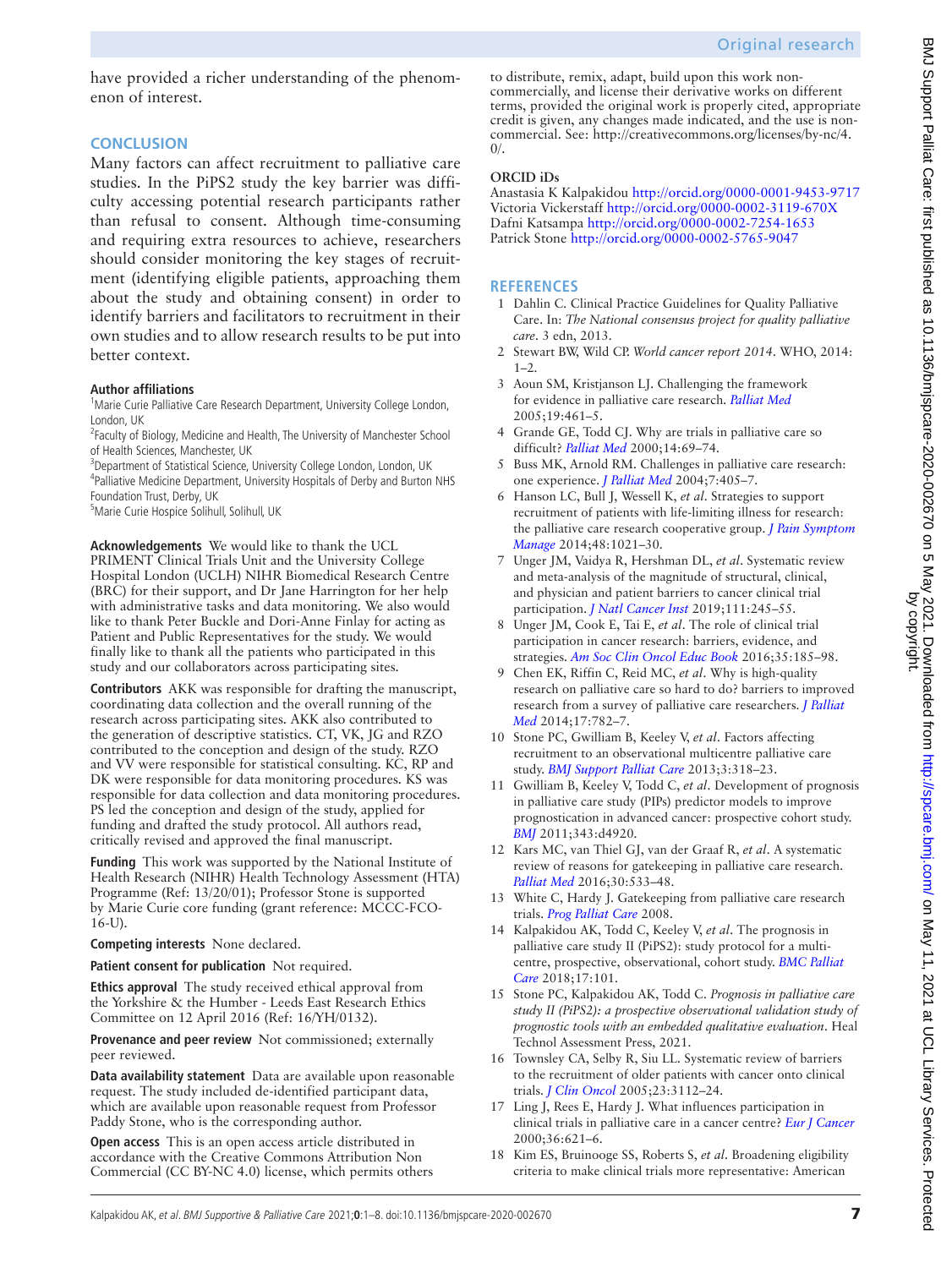## Original research

ociety of clinical oncology and friends of cancer research joint research statement. *[J Clin Oncol](http://dx.doi.org/10.1200/JCO.2017.73.7916)* 2017;35:3737–44.

- <span id="page-7-0"></span>19 Department of Health. *End of life care strategy – promoting high quality care for all adults at the end of life*, 2008.
- 20 Alsop A. Collaborative working in end-of-life care: developing a guide for health and social care professionals. *[Int J Palliat](http://dx.doi.org/10.12968/ijpn.2010.16.3.47323)  [Nurs](http://dx.doi.org/10.12968/ijpn.2010.16.3.47323)* 2010;16:120–5.
- <span id="page-7-1"></span>21 Allsop MJ, Ziegler LE, Mulvey MR, *et al*. Duration and determinants of hospice-based specialist palliative care: a national retrospective cohort study. *[Palliat Med](http://dx.doi.org/10.1177/0269216318781417)* 2018;32:1322–33.
- <span id="page-7-2"></span>22 Shelby-James T, Abernethy AP, Currow DC. Evidence in palliative care research: how should it be gathered? *[Med J Aust](http://dx.doi.org/10.5694/j.1326-5377.2006.tb00190.x)* 2006;184:196–8.
- <span id="page-7-5"></span>23 White CD, Hardy JR, Gilshenan KS, *et al*. Randomised controlled trials of palliative care - a survey of the views of advanced cancer patients and their relatives. *[Eur J Cancer](http://dx.doi.org/10.1016/j.ejca.2008.05.003)* 2008;44:1820–8.
- <span id="page-7-3"></span>24 White C, Gilshenan K, Hardy J. A survey of the views of palliative care healthcare professionals towards referring cancer patients to participate in randomized controlled trials in palliative care. *[Support Care Cancer](http://dx.doi.org/10.1007/s00520-008-0441-1)* 2008;16:1397–405.
- 25 McWhinney IR, Bass MJ, Donner A. Evaluation of a palliative care service: problems and pitfalls. *[BMJ](http://dx.doi.org/10.1136/bmj.309.6965.1340)* 1994;309:1340–2.
- <span id="page-7-4"></span>26 Schenker Y, Bahary N, Claxton R, *et al*. A pilot trial of early specialty palliative care for patients with advanced pancreatic cancer: challenges encountered and lessons learned. *[J Palliat](http://dx.doi.org/10.1089/jpm.2017.0113)  [Med](http://dx.doi.org/10.1089/jpm.2017.0113)* 2018;21:28–36.
- 27 Filbet M, Schloss J, Maret J-B, *et al*. The use of complementary medicine in palliative care in France: an observational crosssectional study. *[Support Care Cancer](http://dx.doi.org/10.1007/s00520-020-05296-1)* 2020;28:4405–12.
- 28 Ross C, Cornbleet M. Attitudes of patients and staff to research in a specialist palliative care unit. *[Palliat Med](http://dx.doi.org/10.1191/0269216303pm785oa)* 2003;17:491–7.
- 29 LeBlanc TW, Lodato JE, Currow DC, *et al*. Overcoming recruitment challenges in palliative care clinical trials. *[J Oncol](http://dx.doi.org/10.1200/JOP.2013.000996)  [Pract](http://dx.doi.org/10.1200/JOP.2013.000996)* 2013;9:277–82.
- <span id="page-7-6"></span>30 Edwards Z, Bennett MI, Petty D, *et al*. Evaluating recruitment methods of patients with advanced cancer: a pragmatic opportunistic comparison. *[Int J Pharm Pract](http://dx.doi.org/10.1111/ijpp.12562)* 2019;27:536–44.
- <span id="page-7-7"></span>31 Hayslip B, Leon J. *Hospice care*. Newbury Park, CA: Sage, 1992.
- 32 Hospice Info. What is hospice?Available: [http://www.](http://www.hospiceinfo.org/what-is-hospice/) [hospiceinfo.org/what-is-hospice/](http://www.hospiceinfo.org/what-is-hospice/) [Accessed 12 Jun 2020].
- <span id="page-7-8"></span>33 Davidson TSG. *End of life evidence review*, 2013.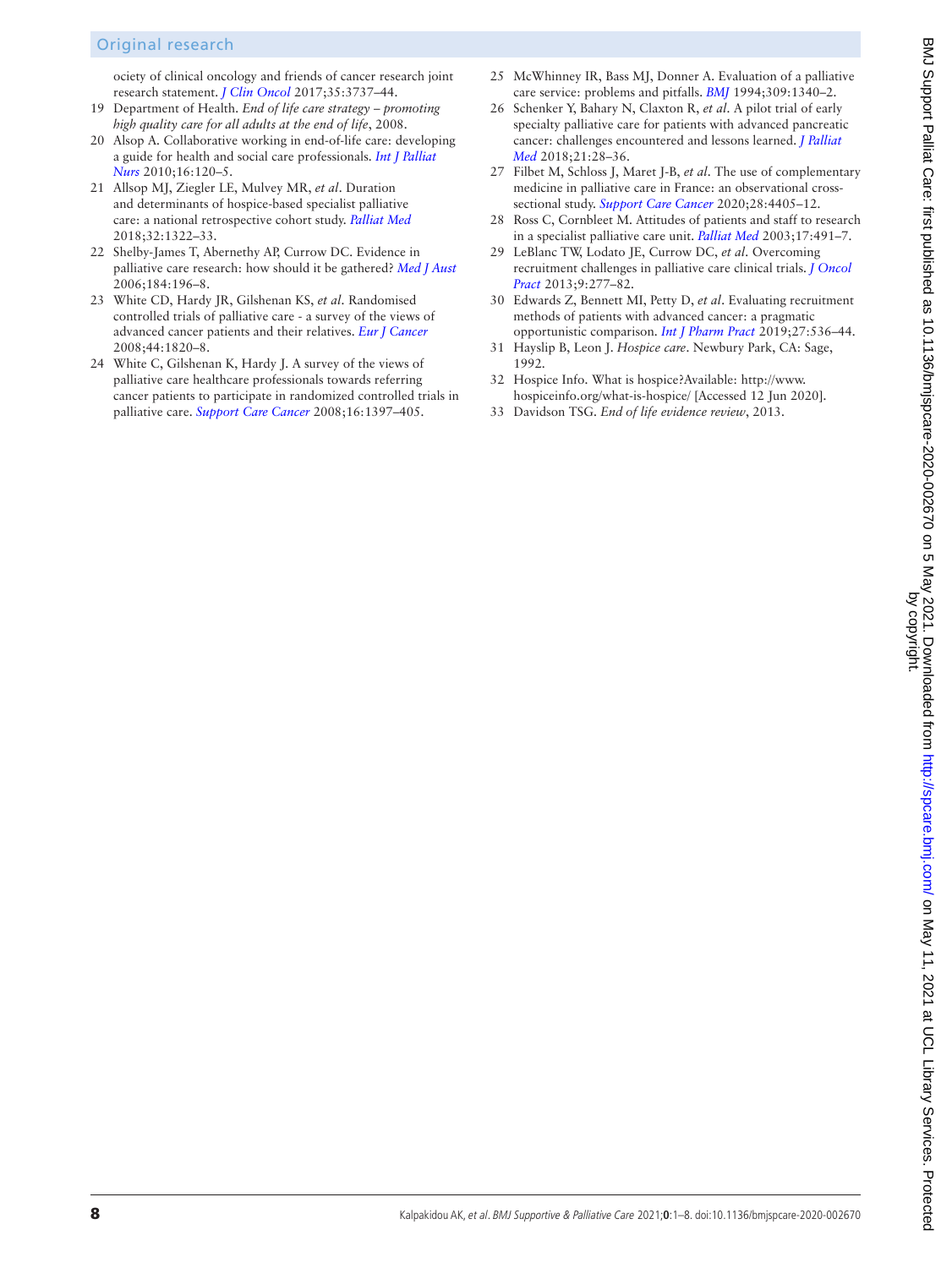# **Appendix 1.** PiPS2 a) screening log template and b) coding list

a) PiPS2 screening log template

| <b>CHIEF INVESTIGATOR</b><br><b>NAME</b>                            |                               | <b>SITE PRINCIPAL</b><br><b>INVESTIGATOR NAME</b> |                                 |                                 |                                  |                                             | <b>REFERENCE</b><br><b>NUMBERS</b> |                 | <b>SITE ID</b>                                                  | <b>SITE NAME</b>  |                                        | <b>PALLIATIVE CARE SETTING</b><br><b>RECRUITED FROM</b> |                                                     |                                     |                                                                  |  |
|---------------------------------------------------------------------|-------------------------------|---------------------------------------------------|---------------------------------|---------------------------------|----------------------------------|---------------------------------------------|------------------------------------|-----------------|-----------------------------------------------------------------|-------------------|----------------------------------------|---------------------------------------------------------|-----------------------------------------------------|-------------------------------------|------------------------------------------------------------------|--|
| ID                                                                  |                               |                                                   |                                 |                                 |                                  |                                             | REC: 16/YH/0132                    |                 |                                                                 |                   |                                        |                                                         | Name:<br>ID Number:                                 |                                     |                                                                  |  |
|                                                                     |                               |                                                   |                                 |                                 |                                  |                                             |                                    |                 |                                                                 |                   |                                        |                                                         |                                                     |                                     |                                                                  |  |
| $\mathbf{1}$                                                        | $\overline{\mathbf{3}}$       |                                                   |                                 | $\overline{\mathbf{4}}$         |                                  | 5                                           | 6                                  | $\overline{7}$  | 8                                                               | 9                 | 10                                     | 11                                                      | 12                                                  | 13                                  | 14                                                               |  |
| <b>DATE OF</b><br><b>REFERRAL TO</b><br><b>TEAM</b><br>(dd/mm/yyyy) | <b>SITE</b><br>ID             | <b>SETTING</b><br>ID                              |                                 | <b>PATIENT ID</b><br>(4 digits) |                                  | <b>AGE</b><br><b>GENDER</b><br><b>GROUP</b> |                                    | <b>ELIGIBLE</b> | <b>REASON</b><br><b>FOR</b><br><b>INELIGI-</b><br><b>BILITY</b> | <b>APPROACHED</b> | <b>REASON NOT</b><br><b>APPROACHED</b> | <b>CAPACITY</b>                                         | <b>CONSENTED</b><br>or<br>Agreement<br>of consultee | <b>REASON</b> for not<br>consenting | <b>DATE OF</b><br><b>REDCAP</b><br><b>UPLOAD</b><br>(dd/mm/yyyy) |  |
|                                                                     |                               |                                                   | 0<br>$\boldsymbol{o}$           |                                 | $\boldsymbol{o}$<br>$\mathbf{1}$ |                                             |                                    |                 |                                                                 |                   |                                        |                                                         |                                                     |                                     |                                                                  |  |
|                                                                     | 0<br>0<br>0<br>0<br>0<br>0    |                                                   | $\overline{2}$<br>3             |                                 |                                  |                                             |                                    |                 |                                                                 |                   |                                        |                                                         |                                                     |                                     |                                                                  |  |
|                                                                     |                               |                                                   | 0<br>0<br>0<br>$\boldsymbol{4}$ |                                 |                                  |                                             |                                    |                 |                                                                 |                   |                                        |                                                         |                                                     |                                     |                                                                  |  |
|                                                                     |                               |                                                   | 0                               | 5<br>0<br>0                     |                                  |                                             |                                    |                 |                                                                 |                   |                                        |                                                         |                                                     |                                     |                                                                  |  |
|                                                                     |                               |                                                   | 0                               | 0                               | 0                                | 6                                           |                                    |                 |                                                                 |                   |                                        |                                                         |                                                     |                                     |                                                                  |  |
|                                                                     |                               |                                                   | 0                               | 0                               | 0                                | $\overline{7}$                              |                                    |                 |                                                                 |                   |                                        |                                                         |                                                     |                                     |                                                                  |  |
|                                                                     |                               |                                                   | $\boldsymbol{s}$<br>0<br>0<br>0 |                                 |                                  |                                             |                                    |                 |                                                                 |                   |                                        |                                                         |                                                     |                                     |                                                                  |  |
|                                                                     |                               | 9<br>0<br>0<br>0                                  |                                 |                                 |                                  |                                             |                                    |                 |                                                                 |                   |                                        |                                                         |                                                     |                                     |                                                                  |  |
|                                                                     |                               |                                                   | 0                               | 0                               | 1                                | 0                                           |                                    |                 |                                                                 |                   |                                        |                                                         |                                                     |                                     |                                                                  |  |
|                                                                     |                               | 1<br>$\mathbf 1$<br>0<br>0                        |                                 |                                 |                                  |                                             |                                    |                 |                                                                 |                   |                                        |                                                         |                                                     |                                     |                                                                  |  |
|                                                                     | $\overline{2}$<br>0<br>1<br>0 |                                                   |                                 |                                 |                                  |                                             |                                    |                 |                                                                 |                   |                                        |                                                         |                                                     |                                     |                                                                  |  |
|                                                                     |                               |                                                   | 3<br>0<br>$\mathbf 1$<br>0      |                                 |                                  |                                             |                                    |                 |                                                                 |                   |                                        |                                                         |                                                     |                                     |                                                                  |  |
|                                                                     |                               |                                                   | 0<br>1<br>0<br>4                |                                 |                                  |                                             |                                    |                 |                                                                 |                   |                                        |                                                         |                                                     |                                     |                                                                  |  |
|                                                                     |                               |                                                   | 0                               | 0                               | 1                                | 5                                           |                                    |                 |                                                                 |                   |                                        |                                                         |                                                     |                                     |                                                                  |  |

PiPS2 Screening log Version 1.0 13-June-2016